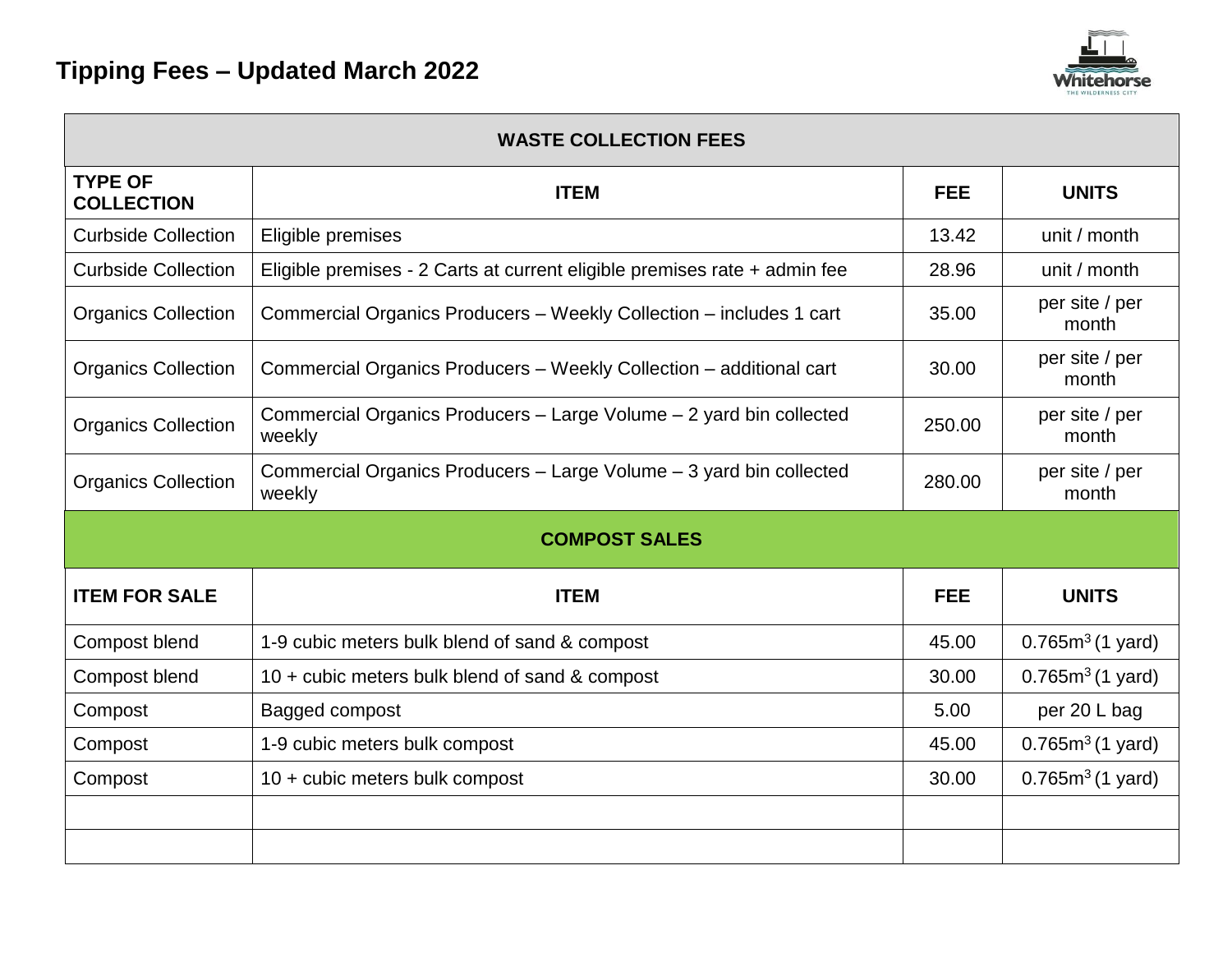|                          | <b>WASTE DISPOSAL FEES</b>                                                                                                      |            |              |
|--------------------------|---------------------------------------------------------------------------------------------------------------------------------|------------|--------------|
| <b>WASTE TYPE</b>        | <b>ITEM</b>                                                                                                                     | <b>FEE</b> | <b>UNITS</b> |
| <b>Compostable Waste</b> | Sorted compostable waste; loose or in approved compostable bags                                                                 | 52.00      | per tonne    |
| <b>Compostable Waste</b> | Organic material - small load                                                                                                   | 5.00       | per load     |
| <b>Compostable Waste</b> | Organic material – up to 3 compostable bags (20 kg max)                                                                         | 3.00       | up to 3 bags |
| <b>Brushing</b>          | Sorted, uncontaminated brush                                                                                                    | 50.00      | per tonne    |
| <b>Clean Wood</b>        | Sorted, untreated, wood or dimensional lumber                                                                                   | 50.00      | per tonne    |
| <b>Compostable Waste</b> | Wood chips and sawdust (no gravel)                                                                                              | 0.00       | no charge    |
| <b>Clean Fill</b>        | Soil with analytical test results showing acceptable contamination levels                                                       | 0.00       | no charge    |
| <b>Controlled Waste</b>  | Animal carcasses - small                                                                                                        | 7.00       | each         |
| <b>Controlled Waste</b>  | Animal carcasses - large                                                                                                        | 25.00      | each         |
| <b>Controlled Waste</b>  | Asbestos load - in addition to weighed fee                                                                                      | 160.00     | per load     |
| <b>Controlled Waste</b>  | Materials containing asbestos from within City boundaries                                                                       | 200.00     | per tonne    |
| <b>Controlled Waste</b>  | Materials containing asbestos from outside City boundaries                                                                      | 300.00     | per tonne    |
| <b>Controlled Waste</b>  | Minimum charge - to be weighed                                                                                                  | 35.00      | each         |
| <b>Controlled Waste</b>  | Bulky items – Couch, recliners, fences, and other furniture                                                                     | 10.00      | each         |
| <b>Controlled Waste</b>  | Boxsprings, mattresses                                                                                                          | 15.00      | each         |
| <b>Controlled Waste</b>  | Grubbing material – roots, stumps, branches greater than 1.5cm in diameter                                                      | 69.00      | per tonne    |
| <b>Controlled Waste</b>  | Construction & Demolition sorted small load (max 2m x 2.5 m x .6 m or 6' x<br>8' x 2') – per Schedule D Waste Management Bylaw  | 10.00      | each         |
| <b>Controlled Waste</b>  | Construction & Demolition sorted medium load (max 2 m x 2.5m x 1.2m or<br>6' x 8' x 4') – per Schedule D Waste Management Bylaw | 20.00      | each         |
| <b>Controlled Waste</b>  | Construction & Demolition sorted large load - to be weighed                                                                     | 116.03     | per tonne    |
| <b>Controlled Waste</b>  | Designated municipal historic resource                                                                                          | 0.00       | each         |
| <b>Controlled Waste</b>  | Scrap Metal sorted small load                                                                                                   | 35.00      | each         |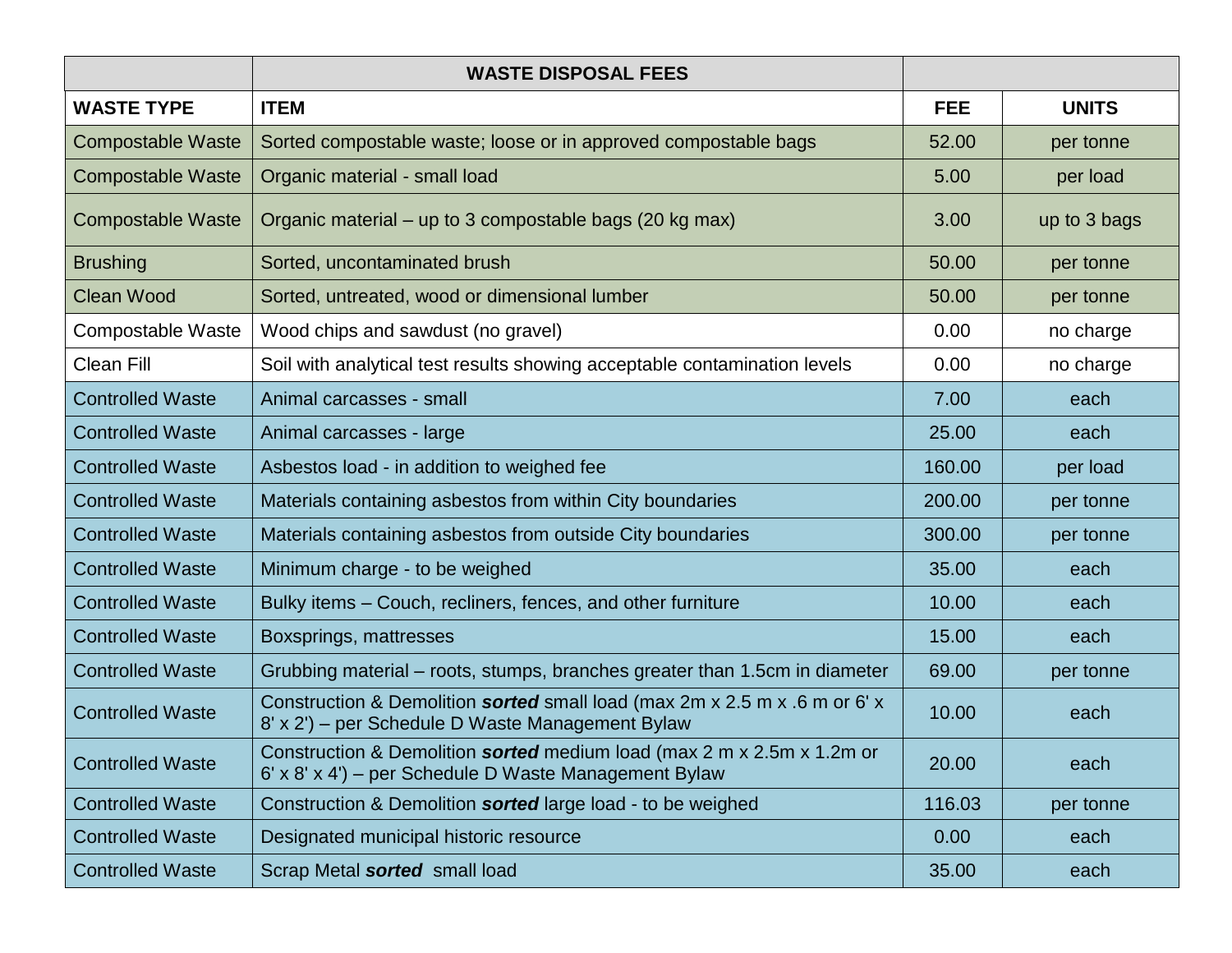| <b>Controlled Waste</b>                | Scrap Metal sorted large load - to be weighed                                                                                                                                                                                                                                                  | 116.03 | per tonne                               |
|----------------------------------------|------------------------------------------------------------------------------------------------------------------------------------------------------------------------------------------------------------------------------------------------------------------------------------------------|--------|-----------------------------------------|
| <b>Controlled Waste</b>                | White goods – dishwashers, stoves, washing machines, etc.                                                                                                                                                                                                                                      | 15.00  | each                                    |
| <b>Controlled Waste</b>                | White goods containing refrigerant – fridges, freezers, air conditioners etc.                                                                                                                                                                                                                  | 40.00  | each                                    |
| <b>Residual Waste</b>                  | Residual waste - up to 5 regular sized garbage bags                                                                                                                                                                                                                                            | 5.00   | up to 5 bags                            |
| <b>Residual Waste</b>                  | <b>Sorted</b> small load (max 2m x 2.5 m x .6 m or 6' x 8' x 2')                                                                                                                                                                                                                               | 10.00  | each                                    |
| <b>Residual Waste</b>                  | <b>Sorted</b> medium load (max 2 m x 2.5m x 1.2m or 6' x 8' x 4')                                                                                                                                                                                                                              | 20.00  | each                                    |
| <b>Residual Waste</b>                  | <b>Sorted</b> large load - to be weighed                                                                                                                                                                                                                                                       | 116.03 | per tonne                               |
| <b>Residual Waste</b>                  | Sorted waste from outside city boundaries                                                                                                                                                                                                                                                      | 300.00 | per tonne                               |
| <b>Residual Waste</b>                  | Volume equivalent for properly sorted residual or C&D waste                                                                                                                                                                                                                                    | 16.00  | cubic metre                             |
| <b>Mixed Waste</b>                     | Unsorted large load - to be weighed                                                                                                                                                                                                                                                            | 300.00 | per tonne                               |
| <b>Mixed Waste</b>                     | Soil mixed with other controlled waste                                                                                                                                                                                                                                                         | 275.00 | per tonne                               |
| <b>Mixed waste</b>                     | Unsorted waste from outside city boundaries                                                                                                                                                                                                                                                    | 450.00 | per tonne                               |
| <b>Mixed waste</b>                     | Volume equivalent for contaminated residual or C&D waste                                                                                                                                                                                                                                       | 50.00  | cubic metre                             |
| <b>Banned Landfill</b><br><b>Waste</b> | E-Waste – all electric and electronic devices as listed on Designated<br>Materials Regulation including computers, monitors, handheld devices,<br>counter top kitchen appliances, copy equipment, audio equipment &<br>accessories and more<br>Recycle electronics for FREE at Raven Recycling | 50.00  | each<br>(in addition to<br>weighed fee) |
| <b>Banned Landfill</b><br><b>Waste</b> | Tires with an inner diameter greater than 99.06 cm (39 inches)                                                                                                                                                                                                                                 | 250.00 | each                                    |
| Other                                  | Clean-up of waste not disposed of properly or spilled on street or lane                                                                                                                                                                                                                        | actual | each                                    |
| Other                                  | Load inspection fee                                                                                                                                                                                                                                                                            | 100.00 | per inspection                          |
| Other                                  | Removal of condemned waste receptacle                                                                                                                                                                                                                                                          | actual | each                                    |
| <b>Other</b>                           | Removal of waste receptacle on street other than collection day                                                                                                                                                                                                                                | actual | each                                    |
| Other                                  | Testing weigh scale for accuracy                                                                                                                                                                                                                                                               | actual | each                                    |
| Other                                  | <b>Uncovered Load</b>                                                                                                                                                                                                                                                                          | 250.00 | each                                    |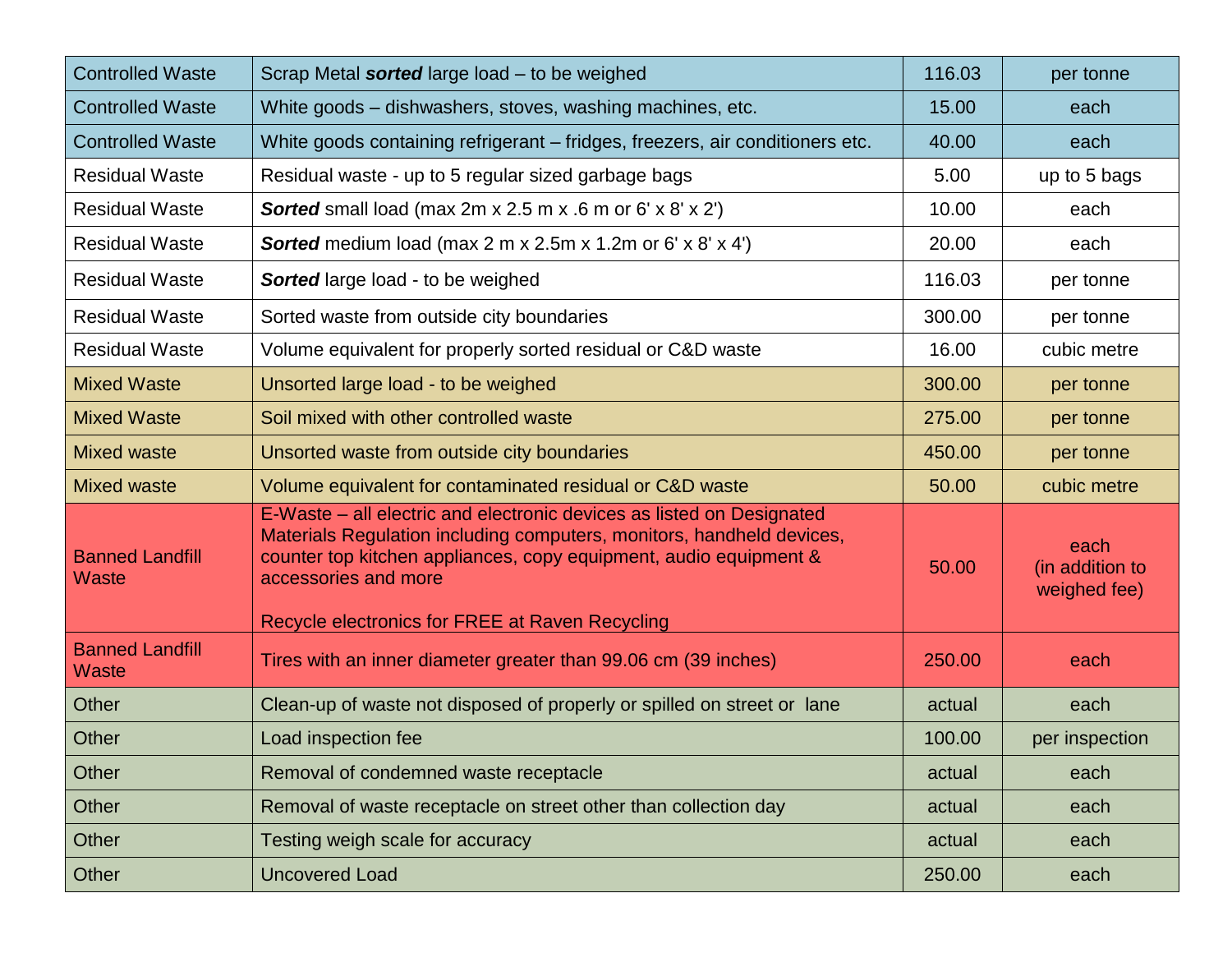## **How to avoid unsorted load fees (\$300.00/tonne) and per item fees (\$50 or more/item) on banned items:**

1. **Sort waste**. Waste must be separated into the categories below for special burial, composting, or recycling at the Waste Management Facility. The items below **do not** go in your residual waste.

Waste Sorting Categories:

- Cardboard: clean and wax free.
- Bulky items: including bed springs, mattresses, wooden furniture, and wooden fencing.
- Clean wood waste: including unpainted pallets and wood without treatment, stain, paint, or glue.
- Compostable waste / Organics: including all food waste, food scraps, food soiled paper, and bones
- Construction and demolition waste: Including gypsum, treated wood, planking, siding, fiberglass fixtures, carpet, underlay, cupboards, counter tops, sinks, toilets, and more.
- Scrap metals: including filing cabinets, hot water tanks, metal roofing, metal fencing, metal desks and furniture, metal wiring, propane tanks with valves removed, purged fuel tanks cut in half, cleaned and purged barrels with lids removed, sheet iron, and vehicle parts without fluids.
- White goods with refrigerant: fridges, freezers, air conditioners.
- White goods: dishwashers, stoves, ovens, laundry machines.
- Uncontaminated soil.
- Grubbing material: including roots, stumps, and branches greater than 1.5cm in diameter.
- Manure, kennel material, excreta, and fish processing material.
- Asbestos and cold incinerator ash.
- Animal parts and carcasses, but not slaughter waste.
- Tires with a rim diameter of 39 inches or less, with rims removed, may be deposited for free if separated. Larger tires are subject to a fee.

## *Download the waste sorting guide at whitehorse.ca/wastesorting*